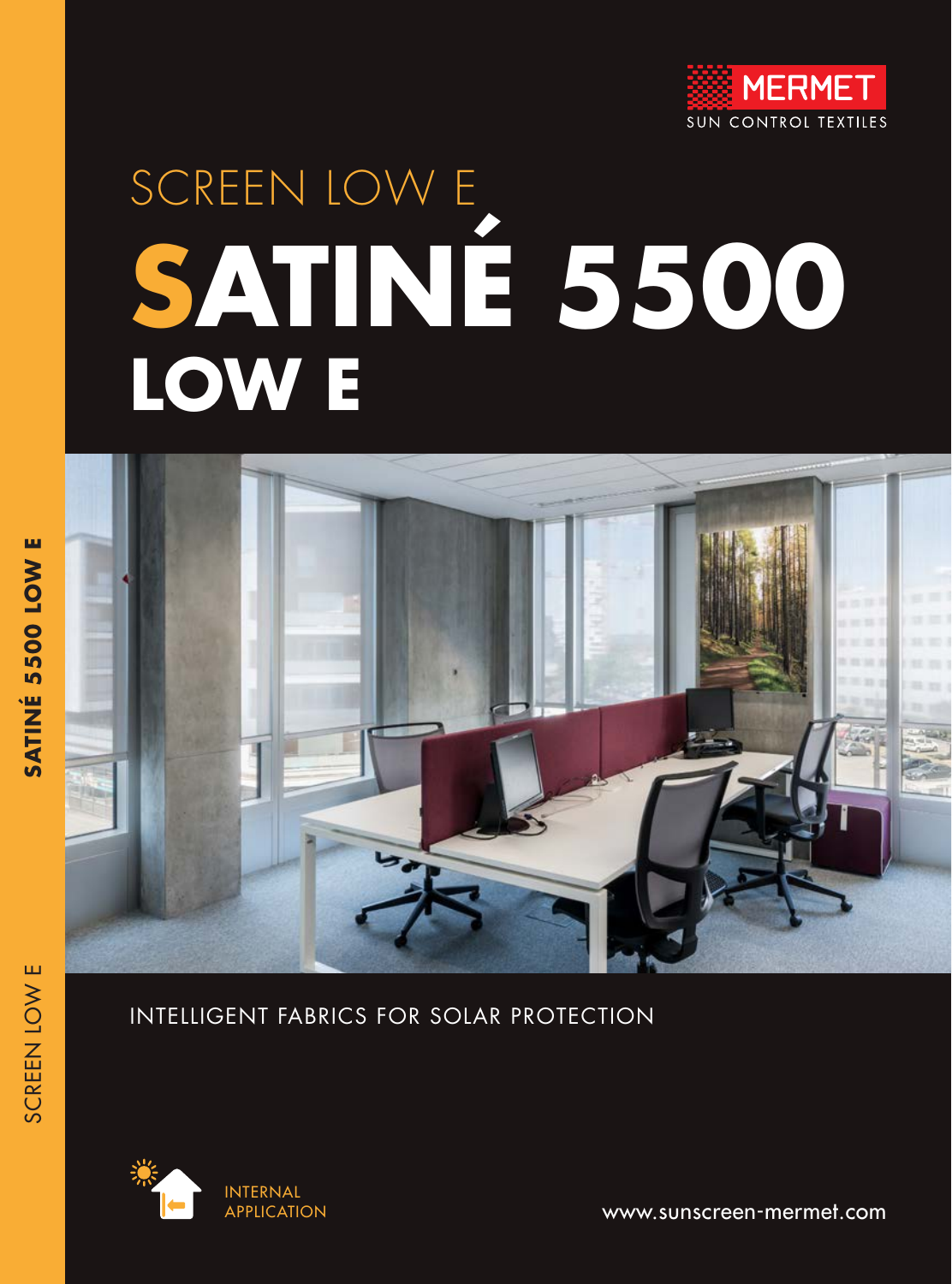# **SATINÉ 5500 LOW E**

### THERMAL SHIELD FOR INTERNAL BLINDS

. . . . . . . . . . . . . . . .

## **75**% OF SOLAR REFLECTANCE

# **9** % **OF EMISSIVITY**

FOR THERMAL COMFORT ALL YEAR ROUND

**EXCELLENT HEAT PROTECTION** thanks to its double-sided metallization. The fabric alone reflects 88% OF SOLAR ENERGY (gtot =  $0.12 /$  glazing g =  $0.32$  and U =  $1.1$  W/m<sup>2</sup>K)

**n** Unequalled **EMISSIVITY LEVEL OF 9%** to minimize transmission of heat or cold from the glazing. The fabric acts as an INSULATOR for the glazing, increasing INTERIOR COMFORT IN BOTH THE SUMMER AND WINTER

**EXCELLENT VISUAL COMFORT:** maintains view to the outside, optimisation of incoming natural light and total glare control, comfort classification 3 (good effect) according to EN 14501 standard

A BUILDING SKIN that contributes to the REDUCTION OF **ENERGY CONSUMPTION** for air conditioning, lighting and heating, contributes to LEED and BREEAM certification

**DIMENSIONAL STABILITY, DURABILITY** (test of 10.000 cycles, class 3 NF EN 13120), MECHANICAL RESISTANCE: perfect flatness even in large dimensions

■ Health & Safety: conforms to standard requirements for buildings open to the public

#### TECHNICAL DATA

| <b>SATINÉ 5500 LOW E</b>                                       |                                                                                                                                                                                                              |              |                    |  |  |  |
|----------------------------------------------------------------|--------------------------------------------------------------------------------------------------------------------------------------------------------------------------------------------------------------|--------------|--------------------|--|--|--|
| Composition                                                    | 42% Fibreglass - 58% PVC                                                                                                                                                                                     |              |                    |  |  |  |
| Fire, smoke classification<br>and other official test reports* | M1 (F) - NFP 92 503<br>FR $(US)$ - NFPA $701$<br><b>B1</b> (DE) - DIN 4102-1<br>HHV: 13,5 MJ/kg (7,02 MJ/m <sup>2</sup> )<br>Euroclass C-s3-d0 (EU) - EN 13501-1 mounted<br>according to EN 13823 & EN 14716 |              |                    |  |  |  |
| Health, safety                                                 | Greenguard® GOLD: Guarantee of indoor air quality (VOC)<br>Antibacterial: More than 99% of bacteria destroyed - ASTM E 2180                                                                                  |              |                    |  |  |  |
| <b>Openness factor</b>                                         | 3%                                                                                                                                                                                                           |              |                    |  |  |  |
| <b>UV</b> screen                                               | 96%                                                                                                                                                                                                          |              |                    |  |  |  |
| <b>Emissivity</b>                                              | 0,09                                                                                                                                                                                                         |              |                    |  |  |  |
| Width                                                          | 240 cm                                                                                                                                                                                                       |              |                    |  |  |  |
| Weight/m <sup>2</sup>                                          | $520 g \pm 5\%$ - ISO 2286 - 2                                                                                                                                                                               |              |                    |  |  |  |
| <b>Thickness</b>                                               | $0,65$ mm $\pm$ 5% - ISO 2286 - 3                                                                                                                                                                            |              |                    |  |  |  |
| <b>Mechanical resistance</b>                                   | <b>Breaking</b>                                                                                                                                                                                              | <b>Tear</b>  | <b>Folding</b>     |  |  |  |
| Warp                                                           | > 170 daN/5 cm                                                                                                                                                                                               | $\geq 8$ daN | $\geq 90$ daN/5 cm |  |  |  |
| Weft                                                           | > 120 daN/5 cm                                                                                                                                                                                               | $\geq 6$ daN | $\geq$ 75 daN/5 cm |  |  |  |
|                                                                | ISO 1421                                                                                                                                                                                                     | EN 1875-3    | ISO 1421**         |  |  |  |
| Elongation (warp and weft)                                     | $< 10\% - ISO 1421$                                                                                                                                                                                          |              |                    |  |  |  |
| Packaging                                                      | Rolls of 33 Im                                                                                                                                                                                               |              |                    |  |  |  |
| Making up                                                      | Advice note on request                                                                                                                                                                                       |              |                    |  |  |  |

This product's technical data are in conformity with this brochure as of the date of publication. MERMET SAS reserves the right to change the technical data; only those provided on the company's website www.sunscreen-mermet.com shall be deemed to be authentic. Where applicable, MERMET SAS also reserves the right to withdraw this product from sale should any of the technical properties or characteristics set out above prove to be inadequate or rendered impossible as a result of a change in regulations or in knowledge or understanding. \* Reports available on request, please contact Mermet \*\* Internal procedure derived from ISO 1421 standard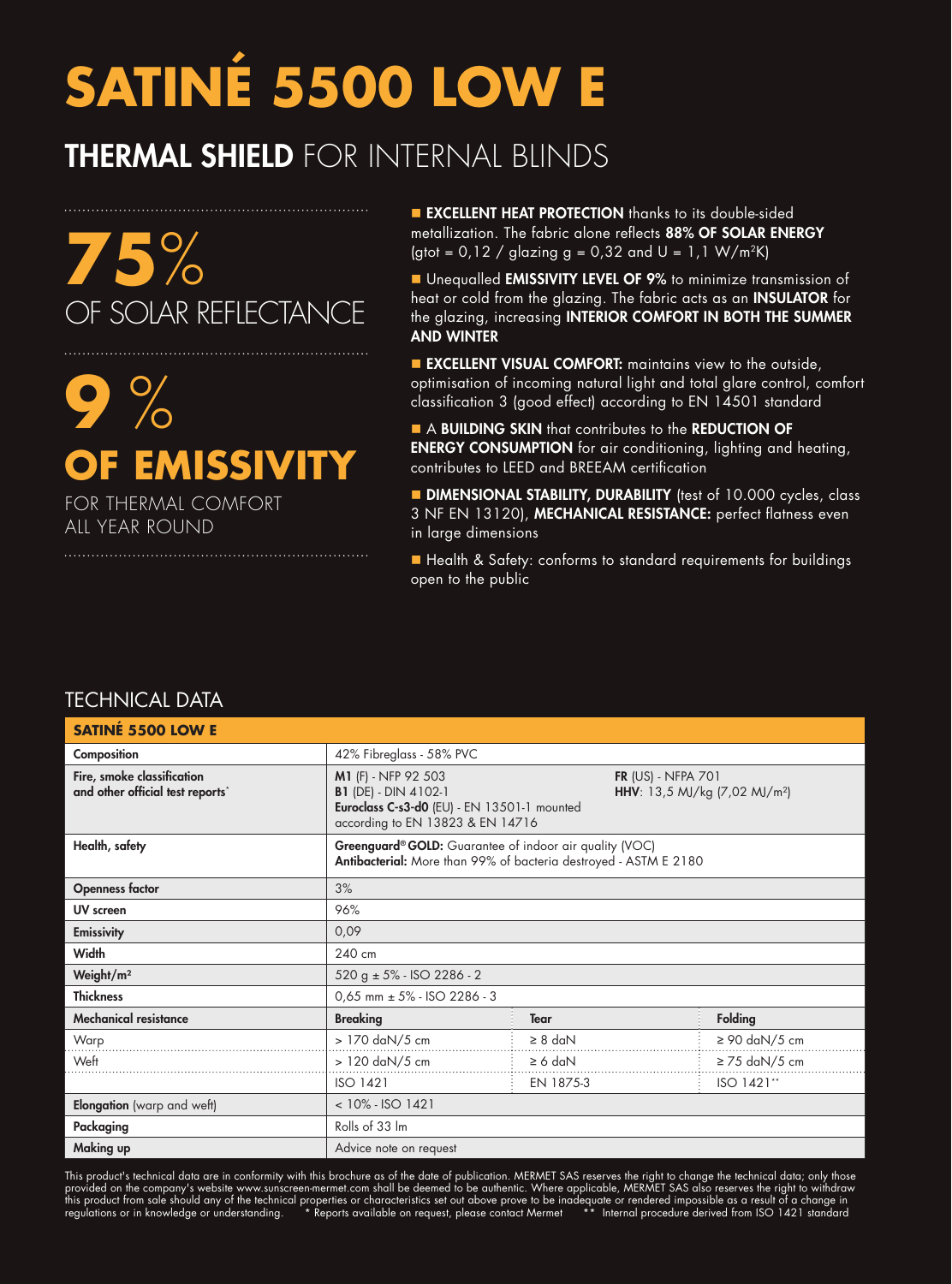#### COMPARISON OF THERMAL AND OPTICAL PERFORMANCES

| <b>Fabrics tested</b><br>Measurement of heat point by<br>thermal camera after 3 minutes<br>of exposure |                 | Satiné 5500 Low E | Screen Nature Ultimetal <sup>®</sup> -<br><b>1307 Black Diamond</b><br><b>Printer</b> | <b>Coated polyester</b><br>fabric - White<br>52.2% | Competitor's<br>low-emissivity fabric<br><b>15512</b><br><b>Marine</b> |
|--------------------------------------------------------------------------------------------------------|-----------------|-------------------|---------------------------------------------------------------------------------------|----------------------------------------------------|------------------------------------------------------------------------|
| <b>Rs</b>                                                                                              |                 | 75                | 73                                                                                    |                                                    | 65                                                                     |
| ελ                                                                                                     |                 | 0,09              | 0,10                                                                                  |                                                    | 0,35                                                                   |
| gtot<br>internal                                                                                       | $C: gv = 0,59$  | 0,26              | 0,27                                                                                  | 0,42                                               | 0,36                                                                   |
| blind                                                                                                  | $D : gv = 0,32$ | 0,12              | 0,12                                                                                  | 0,27                                               | 0,25                                                                   |
| Tv                                                                                                     |                 | $\overline{4}$    | 4                                                                                     | 5                                                  | 4                                                                      |
| Rs: Solar reflectance                                                                                  |                 | ελ: Emissivity    | Tv: Visible light transmittance                                                       |                                                    |                                                                        |

COMPARISON OF GTOT VALUES for benchmark glazing EN 14501



#### EMISSIVITY IN FOCUS



The emissivity of a material is its ability to re-emit the energy received through conduction (heat/cold).

A fabric with a low level of emissivity will limit the effect of inward radiation by limiting how cold it feels in winter and how hot it feels in summer.

The energy emitted through this reflection is kept inside so reducing air conditioning and heating consumption which in turn helps reduce energy consumption.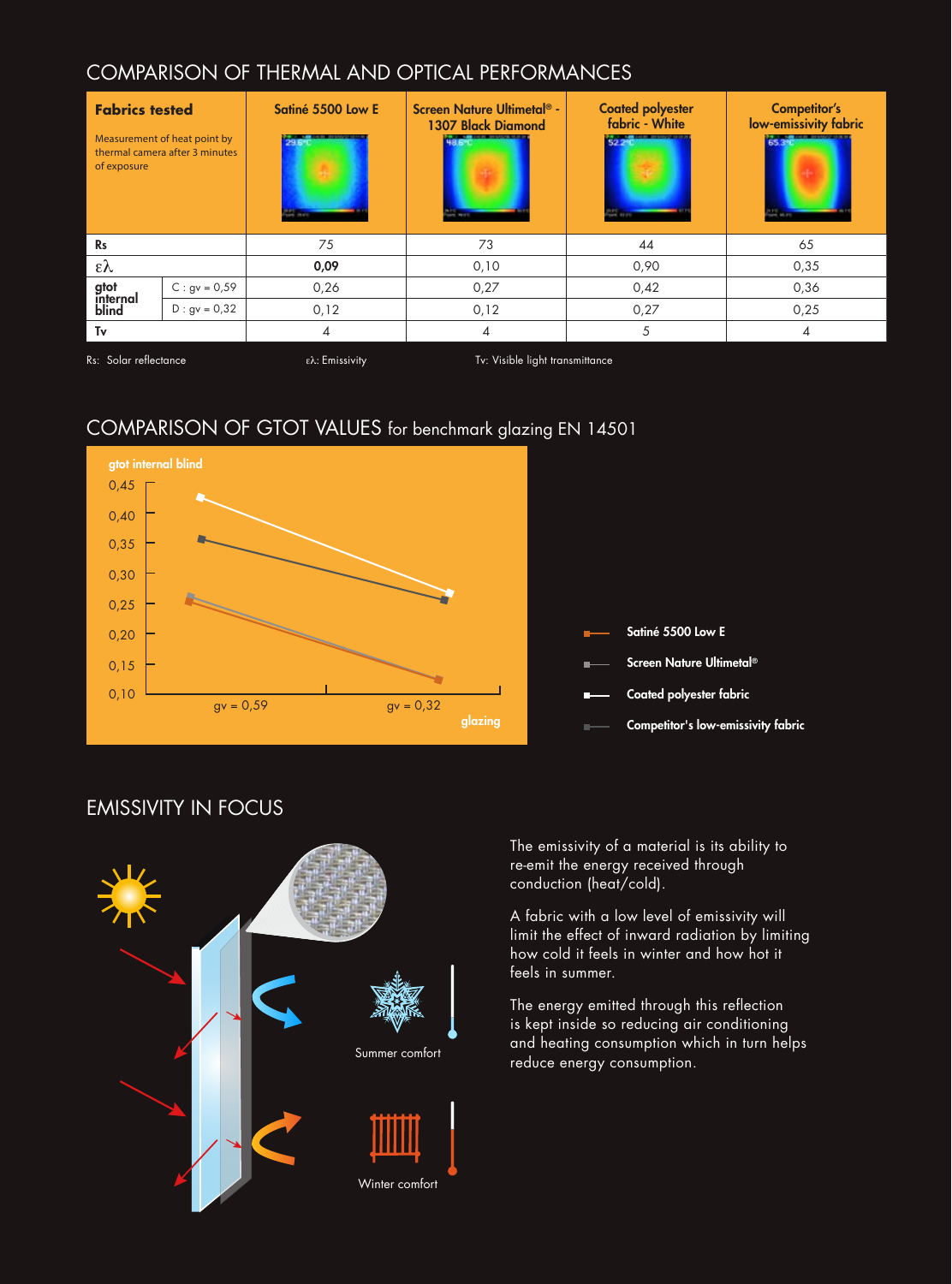## SATINÉ 5500 LOW E



#### LOW E Side A

#### WIDTH: 240 CM

#### THERMAL AND OPTICAL FACTORS in the European standard EN 14501

| <b>SATINÉ 5500 LOW E</b>   | . Thermal factors $^{\shortmid}$ |           |                                               |                                      | <b>Optical factors</b> |    |
|----------------------------|----------------------------------|-----------|-----------------------------------------------|--------------------------------------|------------------------|----|
| <b>OF 3%</b>               | <b>Fabric</b>                    |           | <b>Fabric + Glazing / gtot internal blind</b> |                                      |                        |    |
| Colour                     | <b>Ts</b>                        | <b>Rs</b> | As                                            | $C: gy = 0.59$                       | $D: gy = 0.32$         | Tv |
| Satiné 5500 Low E - Side A | 4                                | 75        | 21                                            | $0.26$ <b><math>\odot</math></b>     | $0.12$ $\bullet$       |    |
| Satiné 5500 Low E - Side B | 4                                | 72        | 24                                            | $0.27$ <sup><math>\odot</math></sup> | $0.12$ $\bullet$       |    |

gv = 0,59: Solar factor of standard glazing (C), low-emission 4/16/4 double glazing filled with Argon (U value thermal transmittance = 1,2 W/m²K). gv = 0,32: Solar factor of standard glazing (D), reflecting low-emission 4/16/4 double glazing filled with Argon (U value thermal transmittance = 1,1 W/m²K).

Comfort classification according to EN 14501 standard: @very little effect @little effect @moderate effect @good effect @very good effect

Samples tested according to EN 14500 standard defining the measurements and calculation methods as specified in the standard EN 13363-2 "Solar protection devices combined with glazing calculation of solar and light transmittance - part 2: EN 13363-2 detailed method" and EN 410 "Glass in building - Determination of luminous and solar characteristics of glazing".



 $\blacksquare$  Calculation of solar factor gtot (glazing + blind)

Spectral values and thermal & optical factors available on request

- **n** Specification sheet
- A4 samples and prototypes
- **n** Training on fabrics functionality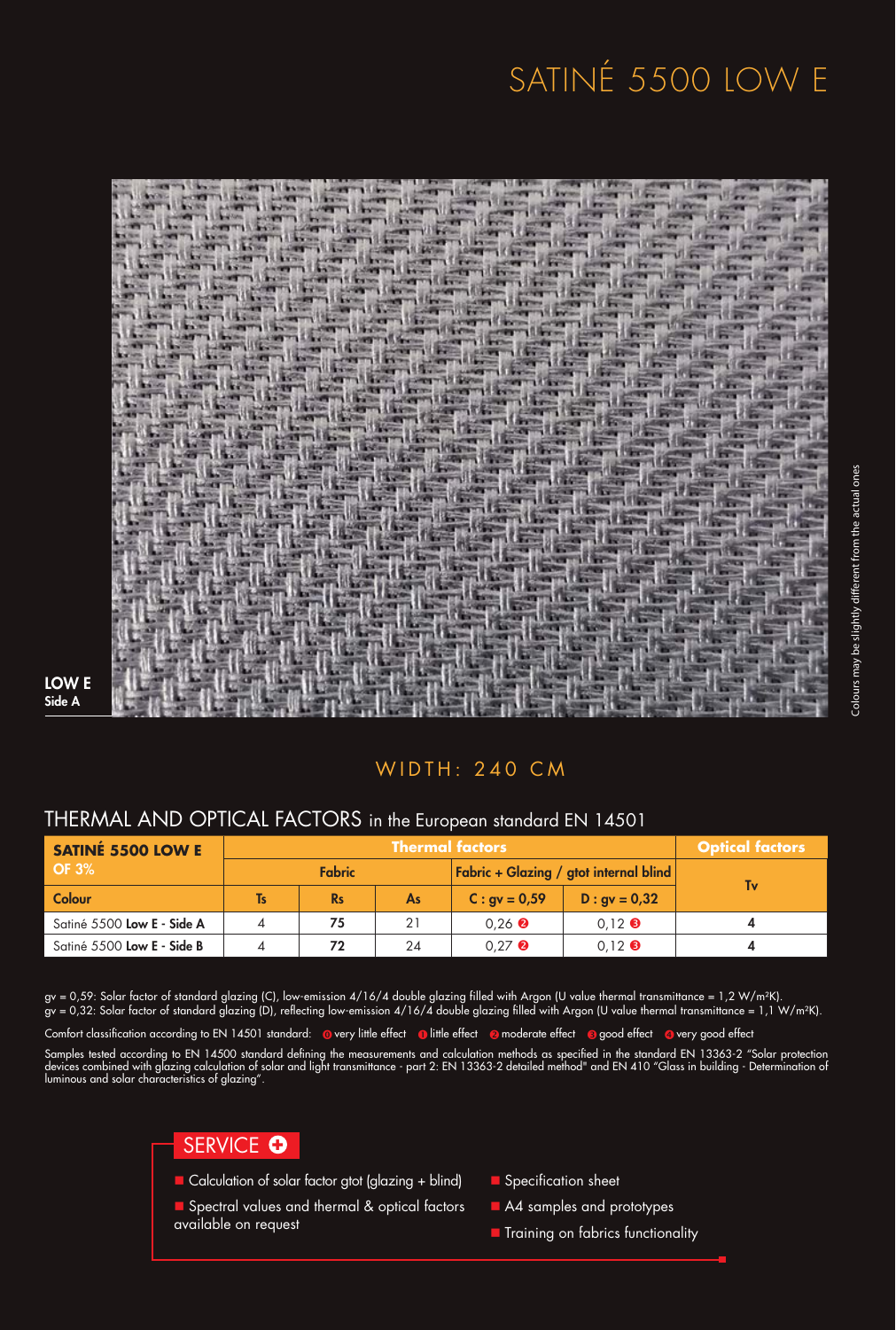### SATINÉ 5500 LOW E



LOW E Side B

#### INTERNAL APPLICATIONS